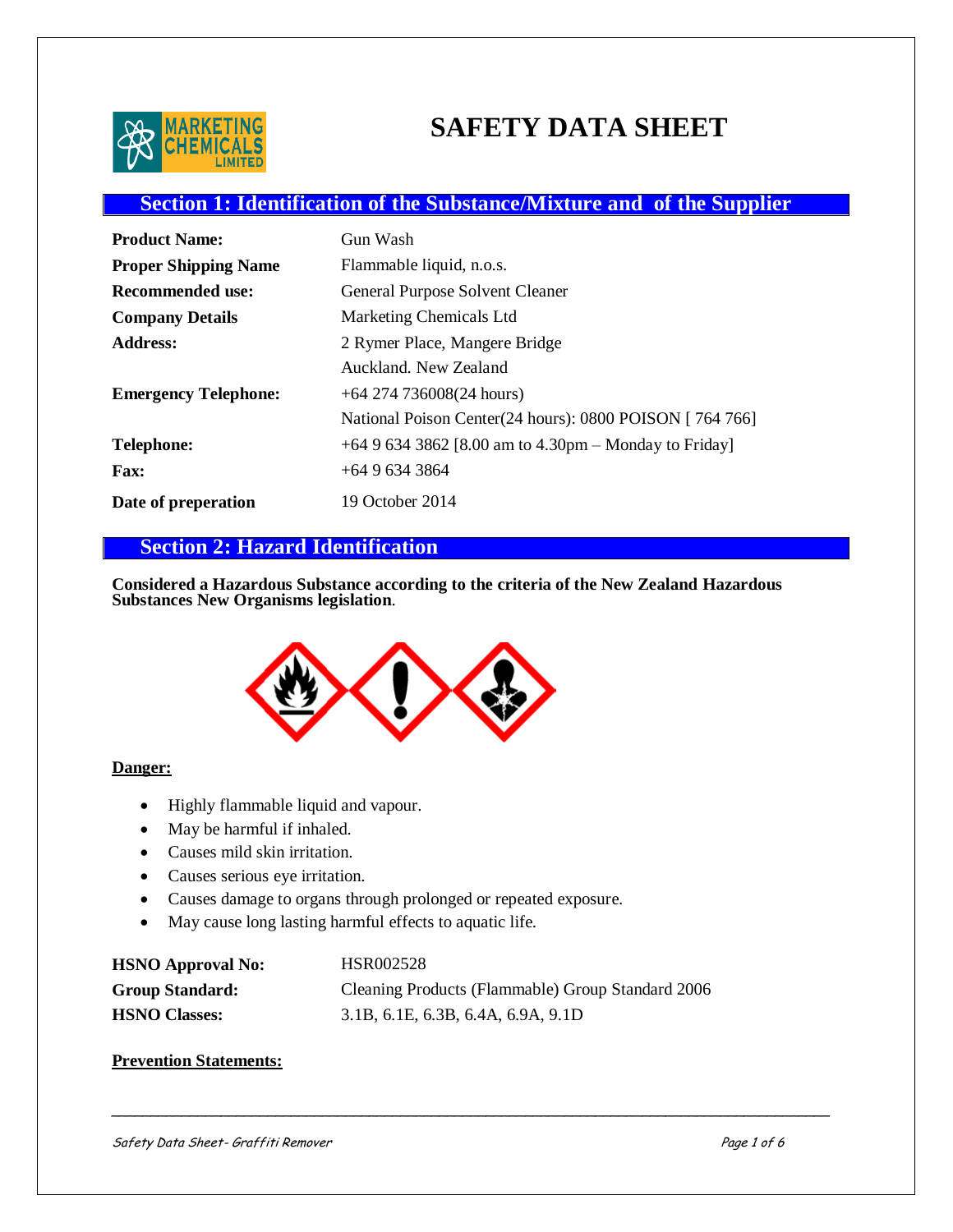- Read label before use.
- Keep away from sparks/open flames/hot surfaces.
- Keep container tightly closed.
- No smoking.
- Ground/bond container and receiving equipment.
- Use explosion-proof electrical/lighting equipment.
- Use only non-sparking tools.
- Take precautionary measures against static discharge.
- Wear protective gloves and eye/face protection.<br> $K$ een out of reach of children
- Keep out of reach of children
- Wash hands thoroughly after handling.
- Do not breathe fume/vapours.
- Do not eat, drink or smoke when using this product.
- Avoid release to the environment

#### **Response Stattements**

- IF ON SKIN (or hair): Remove/Take off immediately all contaminated clothing. Rinse skin with water/shower.
- In case of fire: Use Dry chemical powder, Foam, Carbon dioxide for extinction.
- If medical advice is needed, have product container or label at hand.
- IF INHALED: Call a POISON CENTER or doctor/physician if you feel unwell.
- If skin irritation occurs: Get medical advice/ attention.
- IF IN EYES: Rinse cautiously with water for several minutes. Remove contact lenses, if present and easy to do. Continue rinsing.
- If eye irritation persists: Get medical advice/attention.
- Get medical advice/attention if you feel unwell.

#### **Storage Statements**

• Store in a well-ventilated place. Keep cool.

#### **Section 3: Composition/Information on Ingredients**

| <b>Name</b>        | <b>Concentration %</b> | <b>CAS Number</b> |
|--------------------|------------------------|-------------------|
| Toluene            | < 60.0                 | 108-88-3          |
| Iso Propyl Alcohol | < 60                   | $67 - 63 - 0$     |
| Pegasol 1425       | < 60                   | 64742-49-0        |
| <b>MEK</b>         | <60                    | 78-93-3           |
| Acetone            | <60                    | $67-64-1$         |
| Xylene             | < 60                   | 1330-20-7         |

Note: Manufacturer has provided full ingredient information for assessment.

#### **Section 4: First Aid Measures**

Safety Data Sheet- Graffiti Remover Page 2 of 6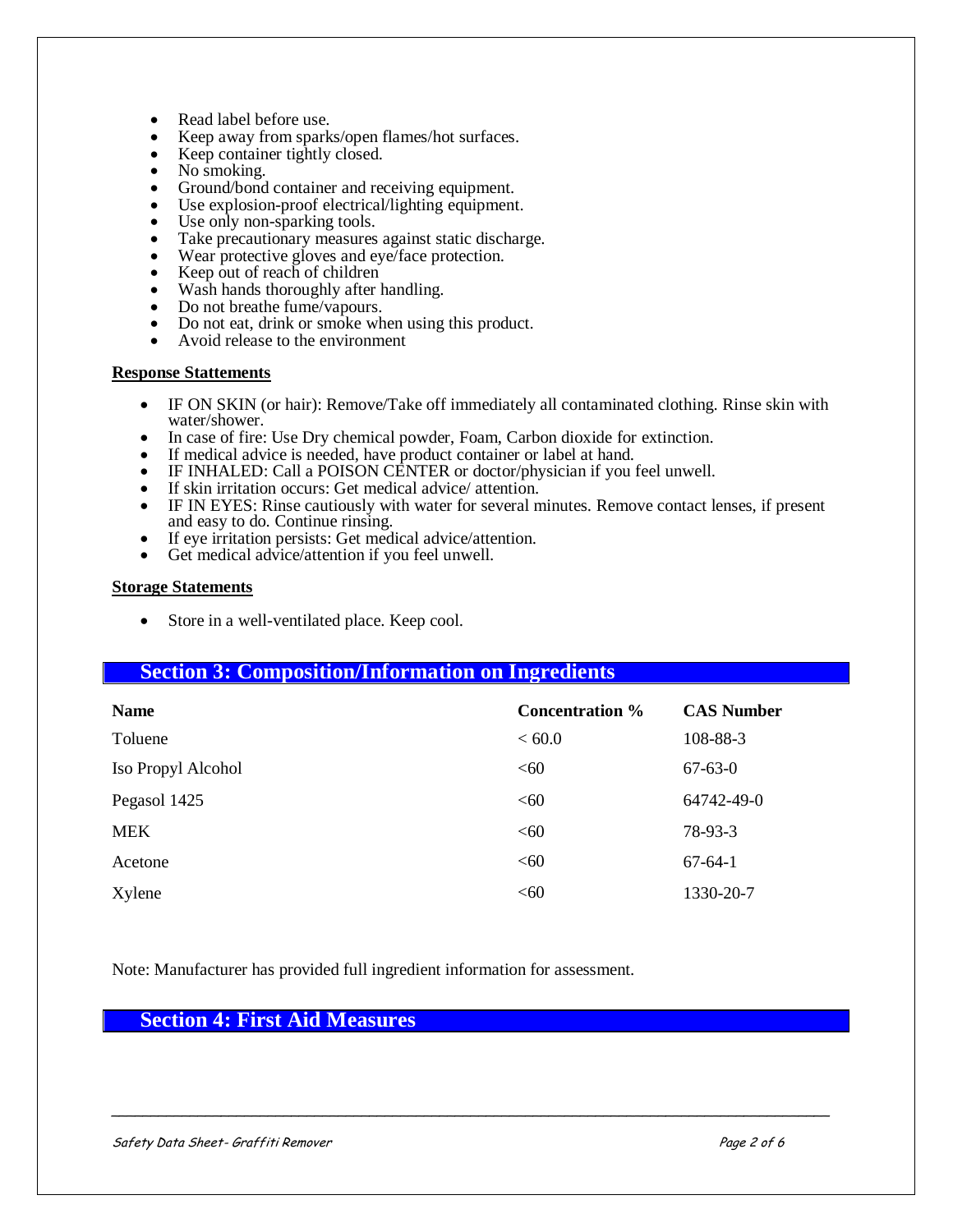| <b>Eyes:</b>      | Rinse cautiously with water for several minutes. Remove contact lenses,<br>if present and easy to do. Continue rinsing. If eye irritation persists: Get<br>medical advice/attention. |
|-------------------|--------------------------------------------------------------------------------------------------------------------------------------------------------------------------------------|
| Skin:             | Remove/Take off immediately all contaminated clothing. Rinse skin<br>with water/shower. If skin irritation occurs: Get medical advice/<br>attention.                                 |
| <b>Ingestion:</b> | If medical advice is needed, have product container or label at hand.                                                                                                                |
|                   | Call a POISON CENTER or doctor/physician if you feel unwell.                                                                                                                         |
|                   | Do NOT induce vomiting.                                                                                                                                                              |
| Inhallation:      | Remove from contaminated area. Get medical advice/attention if you<br>feel unwell.                                                                                                   |

#### **FOR FURTHER INFORMATION CONTACT (24 hours) THE NATIONAL POISON CENTRE: 0800 POISON [764 766]**

| <b>Section 5: Fire Fighting Measures</b>       |                                                                                                                                                                                                                                                                                                                                                                                                                                                                                                                                                                                                                                                           |
|------------------------------------------------|-----------------------------------------------------------------------------------------------------------------------------------------------------------------------------------------------------------------------------------------------------------------------------------------------------------------------------------------------------------------------------------------------------------------------------------------------------------------------------------------------------------------------------------------------------------------------------------------------------------------------------------------------------------|
| <b>Flash Point:</b>                            | $-15^{\circ}$ C                                                                                                                                                                                                                                                                                                                                                                                                                                                                                                                                                                                                                                           |
| <b>Autoignition Temperature:</b>               |                                                                                                                                                                                                                                                                                                                                                                                                                                                                                                                                                                                                                                                           |
| <b>Flammable Limits in Air %</b><br>by Volume: | LEL 1.2% UEL 8.0%                                                                                                                                                                                                                                                                                                                                                                                                                                                                                                                                                                                                                                         |
| <b>Extinguishing Media:</b>                    | CO2, Dry Chemical or Foam. Water spray or Fog (for large fires only)                                                                                                                                                                                                                                                                                                                                                                                                                                                                                                                                                                                      |
| <b>Fire Fighting Instructions:</b>             | Full respiration equipment is advisable. Evacuate area.                                                                                                                                                                                                                                                                                                                                                                                                                                                                                                                                                                                                   |
| <b>Unusual Fire and Explosion</b><br>Hazards:  | Flammable liquid, can release vapors that form flammable mixtures at<br>temperatures at or above the flashpoint. Static Discharge, material can<br>accumulate static charges that can cause an incendiary electrical<br>discharge. "Empty" containers retain product residue (liquid and/or<br>vapor) and can be dangerous. DO NOT pressurize, cut, weld, braze,<br>solder, drill, grind or expose such containers to heat, flame, sparks, static<br>electricity or other sources of ignition; THEY MAY EXPLODE AND<br>CAUSE INJURY OR DEATH. Empty drums should be completely<br>drained, properly bunged and promptly returned to a drum reconditioner, |

## **Section 6: Accidental Release Measures**

| <b>Land Spills or Leaks:</b>  | Eliminate ignition sources. Contain spill with inert material $\&$ place in<br>recovery containers for disposal. Avoid release to the environment. |
|-------------------------------|----------------------------------------------------------------------------------------------------------------------------------------------------|
| <b>Waste Disposal Method:</b> | Dispose through Licensed Disposal Company                                                                                                          |

or properly disposed of.Extremely Flammable.

# **Section 7: Handling And Storage**

| <b>Handling</b>                |                                                                                  |
|--------------------------------|----------------------------------------------------------------------------------|
| <b>Eves:</b>                   | Safety glasses with a side shield or a full face shield should be worn.          |
| <b>Gloves:</b>                 | PVC Gauntlet gloves must be worn.                                                |
| <b>Respiratory Protection:</b> | If using in confined area, self contained breathing apparatus should be<br>worn. |
| <b>Ventilation:</b>            | Ensure all ventilation equipment is flameproof                                   |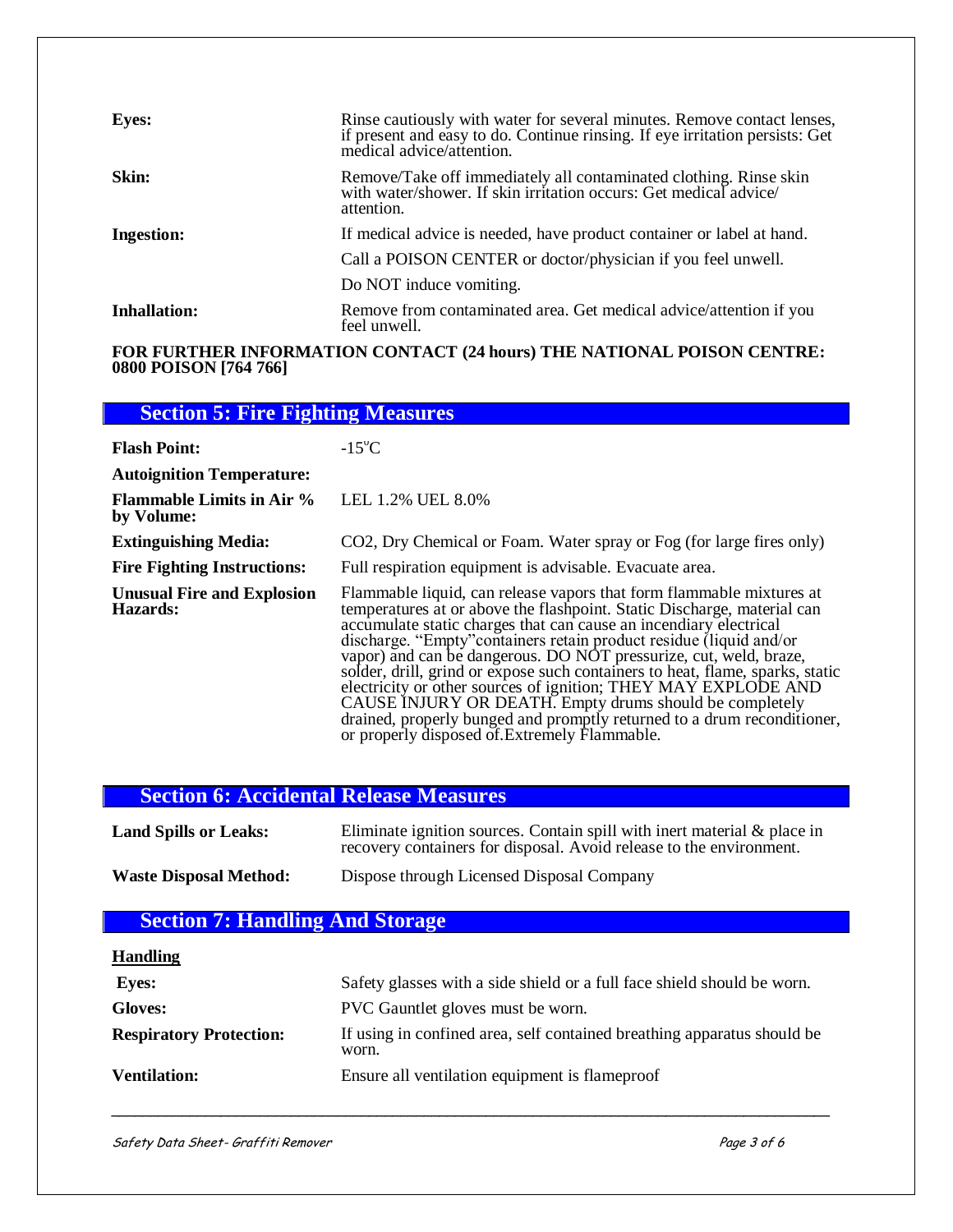| <b>Other Clothing:</b> | A plastic apron should be worn.                                                                                                               |
|------------------------|-----------------------------------------------------------------------------------------------------------------------------------------------|
| <b>Storage:</b>        | Store in a well-ventilated place. Keep out of reach of children. Protect<br>containers against physical damage and check regularly for leaks. |

## **Section 8: Exposure Controls/Personal Protection**

| <b>Engineering Controls:</b>   | Local exhaust ventilation usually required                               |
|--------------------------------|--------------------------------------------------------------------------|
| <b>Eye / Face Protection:</b>  | Safety glasses with a side shield or a full-face shield should be worn.  |
| <b>Body Protection:</b>        | Overalls / PVC apron                                                     |
| <b>Respiratory Protection:</b> | Self contained Breathing apparatus required if using in a confined space |
| <b>Exposure Limits:</b>        | Not available                                                            |

## **Section 9: Physical And Chemical Properties**

| Appearance:              | Light Brown Liquid  |
|--------------------------|---------------------|
| <b>Physical State:</b>   | Liquid              |
| <b>Odour:</b>            | Solvent Odour       |
| pH:                      | Not applicable      |
| <b>Solubility:</b>       | Insoluble           |
| <b>Vapour Density:</b>   | 3.1                 |
| <b>Boiling Point:</b>    | Not available       |
| <b>Freezing Point:</b>   | Not applicable      |
| <b>Ignition Point:</b>   | $480^\circ$ Celsius |
| <b>Flash Point:</b>      | $-15^{\circ}$ C     |
| <b>Specific Gravity:</b> | $0.8 - 0.9$         |
| <b>Vapour Pressure:</b>  | 3.0                 |
| % Volatiles:             | 100                 |

## **Section 10: Stability And Reactivity**

| <b>Conditions Contributing to</b><br><b>Instability:</b>             | Not available.                                       |
|----------------------------------------------------------------------|------------------------------------------------------|
| Incompatibility:                                                     | Sources of heat $\&$ /or ignition, Oxidising agents. |
| <b>Hazardous Decomposition</b><br><b>Products:</b>                   | Carbon Dioxide & Water                               |
| <b>Conditions Contributing to</b><br><b>Hazardous Polymerization</b> | Will not polymerise                                  |

## **Section 11: Toxicological Information**

**Inhalation:** The vapour is discomforting to the upper respiratory tract and lungs and may be harmful if inhaled. Dizziness & shortness of breath occur from mild poisoning.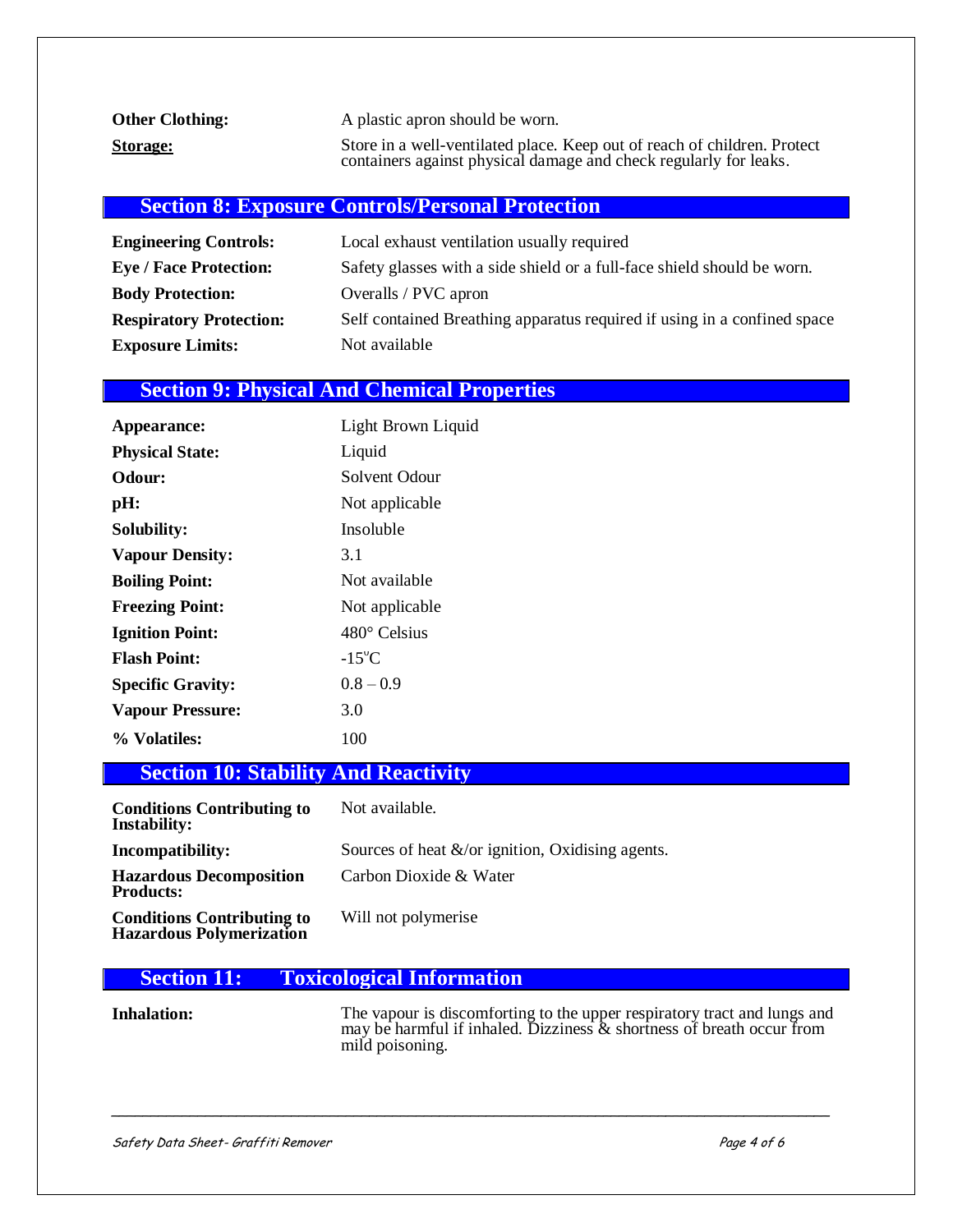| <b>Ingestion:</b>           | Nausea, vomiting $\&$ sweating with burns to the mouth $\&$ oesophagus<br>may occur. Unconciousness may follow. |
|-----------------------------|-----------------------------------------------------------------------------------------------------------------|
| Skin:                       | Possible irritation on sensitive skin                                                                           |
| Eve:                        | Irritating                                                                                                      |
| <b>Acute Over-Exposure:</b> | Convulsions are a rare complication                                                                             |
| <b>Chronic Effects:</b>     | No long term complications are noted                                                                            |

| <b>Section 12: Ecological Information</b> |                                                  |
|-------------------------------------------|--------------------------------------------------|
| <b>Environmental Precautions:</b>         | Do not allow product to wash into waterways.     |
| <b>Ecological Toxicity:</b>               | Toxic to aquatic life with long lasting effects. |
| <b>Environmental Fate</b>                 |                                                  |

### **Section 13: Disposal Considerations**

Dispose through Licensed Disposal Company

## **Section 14: Transport Information**



| UN No:                       | 1993                   |
|------------------------------|------------------------|
| <b>Proper Shipping Name:</b> | Flammable Liquid N.O.S |
| Dangerous Goods Class:       | 3                      |
| <b>Packing Group:</b>        | 11                     |
| <b>Hazchem Code:</b>         | 3(Y)E                  |

### **Section 15: Regulatory Information**

| <b>HSNO Approval No:</b> | HSR002528                                         |
|--------------------------|---------------------------------------------------|
| <b>Group Standard:</b>   | Cleaning Products (Flammable) Group Standard 2006 |
| <b>HSNO Classes:</b>     | 3.1B, 6.1D, 6.3A, 6.4A, 6.9B, 9.1D                |

The Land Transport Rule 45001/1 2005 requires that a vehicle transporting this product by road in quantities more than 50kg including the packaging, be placarded with its description or UN Number, accompanied with a Dangerous Goods Declaration and that the driver have a DG endorsement on their drivers license.

## **Section 16: Other Information**

**New Zealand National Poison Information Centre( 24 hours): 0800 POISON [764 766]**

Safety Data Sheet- Graffiti Remover **Page 5 of 6**